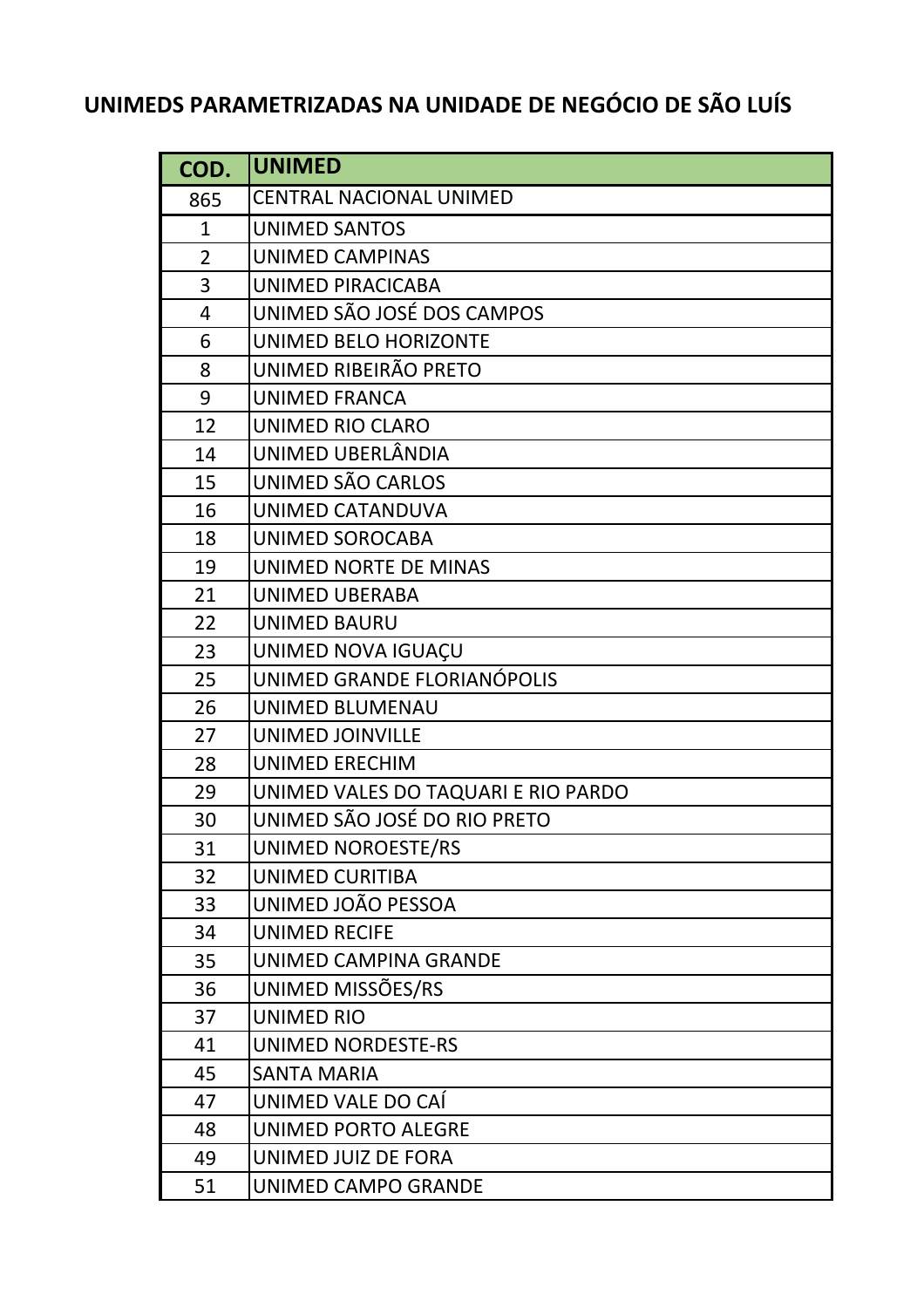| 52  | UNIMED BARRA MANSA                       |
|-----|------------------------------------------|
| 54  | UNIMED NOVA FRIBURGO                     |
| 55  | UNIMED VALE DO SINOS                     |
| 56  | UNIMED CUIABÁ                            |
| 58  | UNIMED SANTA BÁRBARA D'OESTE E AMERICANA |
| 63  | UNIMED FORTALEZA                         |
| 64  | UNIMED GOIÂNIA                           |
| 65  | UNIMED MACEIÓ                            |
| 76  | UNIMED GUARAPUAVA                        |
| 79  | <b>UNIMED MANAUS</b>                     |
| 80  | UNIMED VITÓRIA                           |
| 81  | UNIMED PARANAGUÁ                         |
| 82  | UNIMED VALE DO AÇO                       |
| 85  | UNIMED CONSELHEIRO LAFAIETE              |
| 86  | <b>UNIMED PATOS</b>                      |
| 88  | UNIMED BELÉM                             |
| 90  | <b>UNIMED LORENA</b>                     |
| 97  | UNIMED REGIONAL MARINGÁ                  |
| 98  | <b>UNIMED IMPERATRIZ</b>                 |
| 99  | <b>UNIMED TERESINA</b>                   |
| 101 | <b>UNIMED ITABUNA</b>                    |
| 102 | <b>OESTE DO PARANA</b>                   |
| 106 | UNIMED RONDÔNIA                          |
| 107 | <b>UNIMED CARIRI</b>                     |
| 108 | <b>UNIMED SERGIPE</b>                    |
| 112 | <b>UNIMED SOBRAL</b>                     |
| 114 | UNIMED CATALÃO                           |
| 116 | <b>COSTA OESTE</b>                       |
| 120 | UNIMED ANHANGUERA                        |
| 125 | <b>UNIMED CABO FRIO</b>                  |
| 128 | UNIMED TUPÃ                              |
| 130 | UNIMED ALTA MOGIANA                      |
| 135 | UNIMED SUL DO PARÁ                       |
| 136 | <b>UNIMED BOA VISTA</b>                  |
| 138 | UNIMED VALE DO PIQUIRÍ                   |
| 140 | UNIMED SALTO/ITU                         |
| 144 | UNIMED DIVINÓPOLIS                       |
| 145 | UNIMED SETE LAGOAS                       |
| 146 | UNIMED SUL MINEIRA                       |
| 147 | UNIMED NORTE DO PARANÁ                   |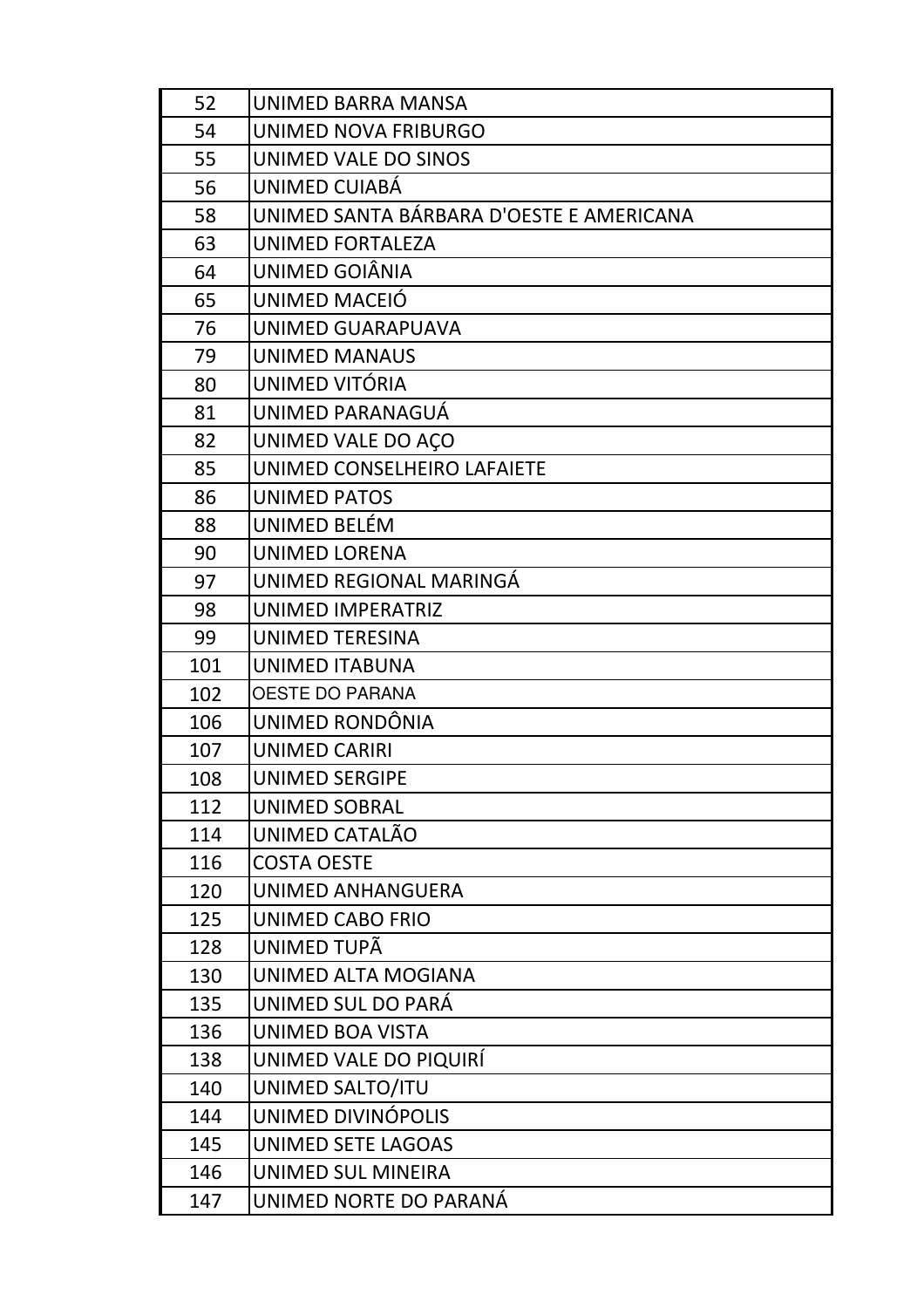| 148 | UNIMED EXTREMO OESTE CATARINENSE |
|-----|----------------------------------|
| 158 | <b>UNIMED CASCAVEL</b>           |
| 163 | <b>SUDOESTE</b>                  |
| 164 | UNIMED ARAXÁ                     |
| 165 | UNIMED BEBEDOURO                 |
| 166 | UNIMED MURIAÉ                    |
| 167 | UNIMED FOZ DO IGUAÇU             |
| 168 | UNIMED FRANCISCO BELTRÃO         |
| 174 | <b>UNIMED CARUARU</b>            |
| 175 | UNIMED REGIONAL SUL GOIÁS        |
| 176 | UNIMED SUL CAPIXABA              |
| 177 | UNIMED PATOS DE MINAS            |
| 178 | UNIMED ANÁPOLIS                  |
| 179 | UNIMED VOLTA REDONDA             |
| 180 | UNIMED COSTA DO SOL              |
| 181 | UNIMED NOROESTE DO PARANÁ        |
| 182 | <b>UNIMED CIANORTE</b>           |
| 183 | UNIMED CAMPO MOURÃO              |
| 186 | UNIMED NORTE CAPIXABA            |
| 187 | UNIMED PATO BRANCO               |
| 190 | UNIMED TRÊS PONTAS               |
| 192 | <b>AMPARO</b>                    |
| 196 | UNIMED OESTE DO PARÁ             |
| 197 | <b>UNIMED BIRIGUI</b>            |
| 198 | UNIMED CRICIÚMA                  |
| 199 | UNIMED METROPOLITANA DO AGRESTE  |
| 201 | UNIMED MARÍLIA                   |
| 202 | UNIMED TRÊS VALES                |
| 207 | UNIMED PLANALTO NORTE            |
| 208 | UNIMED PATROCÍNIO                |
| 209 | UNIMED ILHÉUS                    |
| 210 | UNIMED VALE DO SÃO FRANCISCO     |
| 217 | UNIMED POÇOS DE CALDAS           |
| 220 | <b>UNIMED LAGES</b>              |
| 221 | UNIMED TUBARÃO                   |
| 222 | <b>UNIMED PALMAS</b>             |
| 223 | UNIMED ITUIUTABA                 |
| 224 | UNIMED EXTREMO SUL               |
| 226 | UNIMED NOROESTE DE MINAS         |
| 227 | UNIMED CHAPECÓ                   |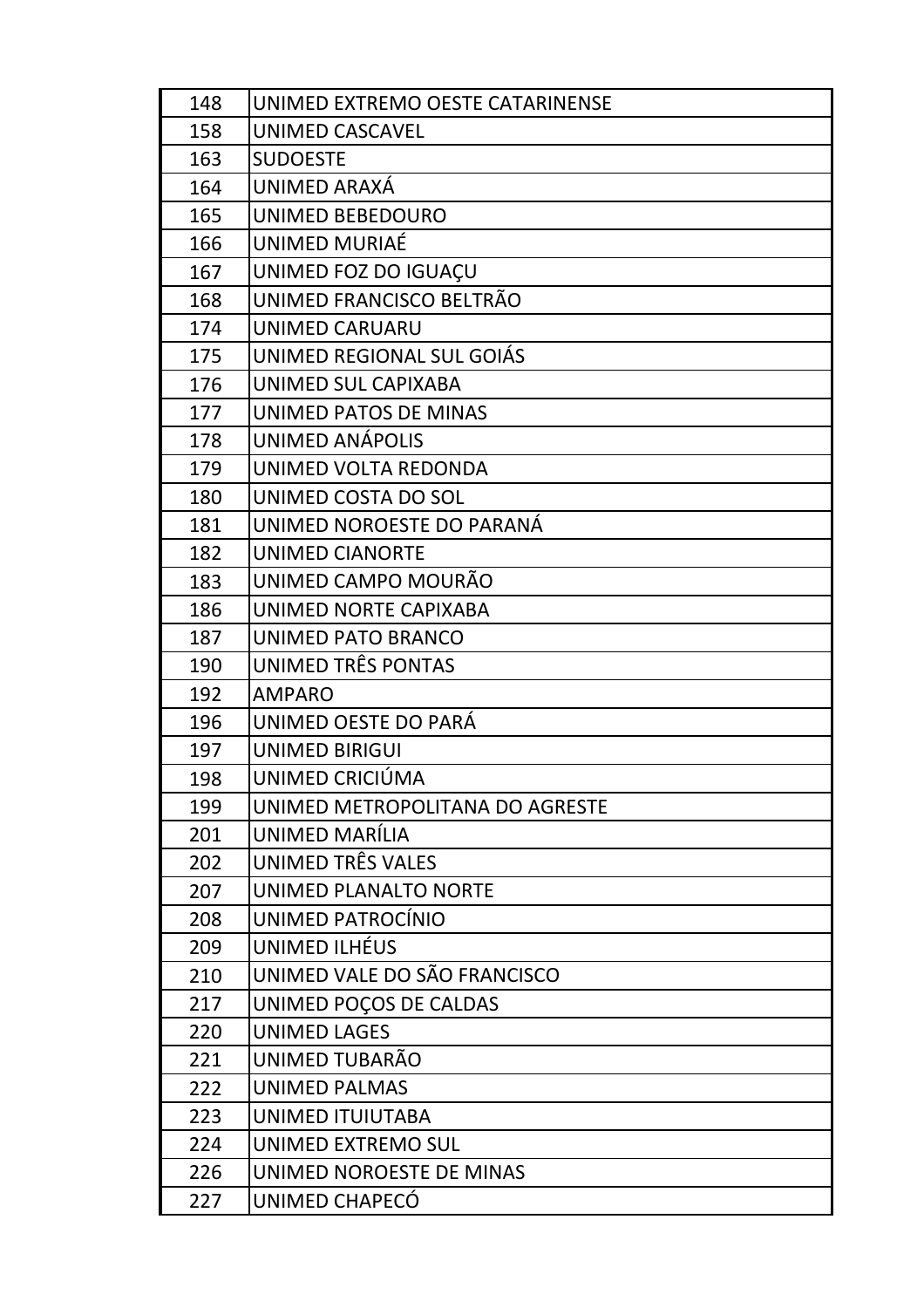| 229 | <b>UNIMED PLANALTO</b>        |
|-----|-------------------------------|
| 231 | <b>UNIMED COSTA VERDE</b>     |
| 233 | UNIMED LENÇÓIS PAULISTA       |
| 234 | UNIMED TRÊS CORAÇÕES          |
| 235 | <b>UNIMED ARAGUAIA</b>        |
| 236 | <b>GOVERNADOR VALADARES</b>   |
| 238 | <b>UNIMED CENTRO-OESTE</b>    |
| 240 | <b>UNIMED ALFENAS</b>         |
| 241 | UNIMED LEOPOLDINA             |
| 246 | UNIMED REGIONAL FLORIANO      |
| 247 | <b>UNIMED RESENDE</b>         |
| 248 | UNIMED CENTRO SUL FLUMINENSE  |
| 252 | <b>UNIMED LAVRAS</b>          |
| 254 | UNIMED NOROESTE CAPIXABA      |
| 255 | UNIMED PALMEIRA DOS ÍNDIOS    |
| 259 | UNIMED URUGUAIANA/RS          |
| 265 | UNIMED REGIONAL DE PICOS      |
| 266 | UNIMED RIO BRANCO             |
| 271 | UNIMED VALE DO JAURÚ          |
| 275 | <b>UNIMED MINEIROS</b>        |
| 276 | UNIMED SERRA DOS ÓRGÃOS       |
| 279 | UNIMED NORTE DO MATO GROSSO   |
| 283 | UNIMED SÃO ROQUE              |
| 284 | <b>UNIMED GUARULHOS</b>       |
| 286 | UNIMED COSTA DO DESCOBRIMENTO |
| 291 | UNIMED LITORAL SUL/RS         |
| 296 | UNIMED MARQUÊS DE VALENÇA     |
| 297 | UNIMED CALDAS NOVAS           |
| 298 | UNIMED PIRAQUEACU             |
| 300 | <b>UNIMED ALTO VALE</b>       |
| 304 | UNIMED JI-PARANÁ              |
| 311 | <b>UNIMED IPAMERI</b>         |
| 317 | <b>UNIMED GURUPI</b>          |
| 324 | UNIMED VALE DO URUCUIA        |
| 328 | UNIMED PIRASSUNUNGA           |
| 332 | UNIMED CAÇADOR                |
| 335 | UNIMED JOAÇABA                |
| 336 | <b>UNIMED VILHENA</b>         |
| 337 | <b>UNIMED MORRINHOS</b>       |
| 341 | UNIMED ANGRA DOS REIS         |